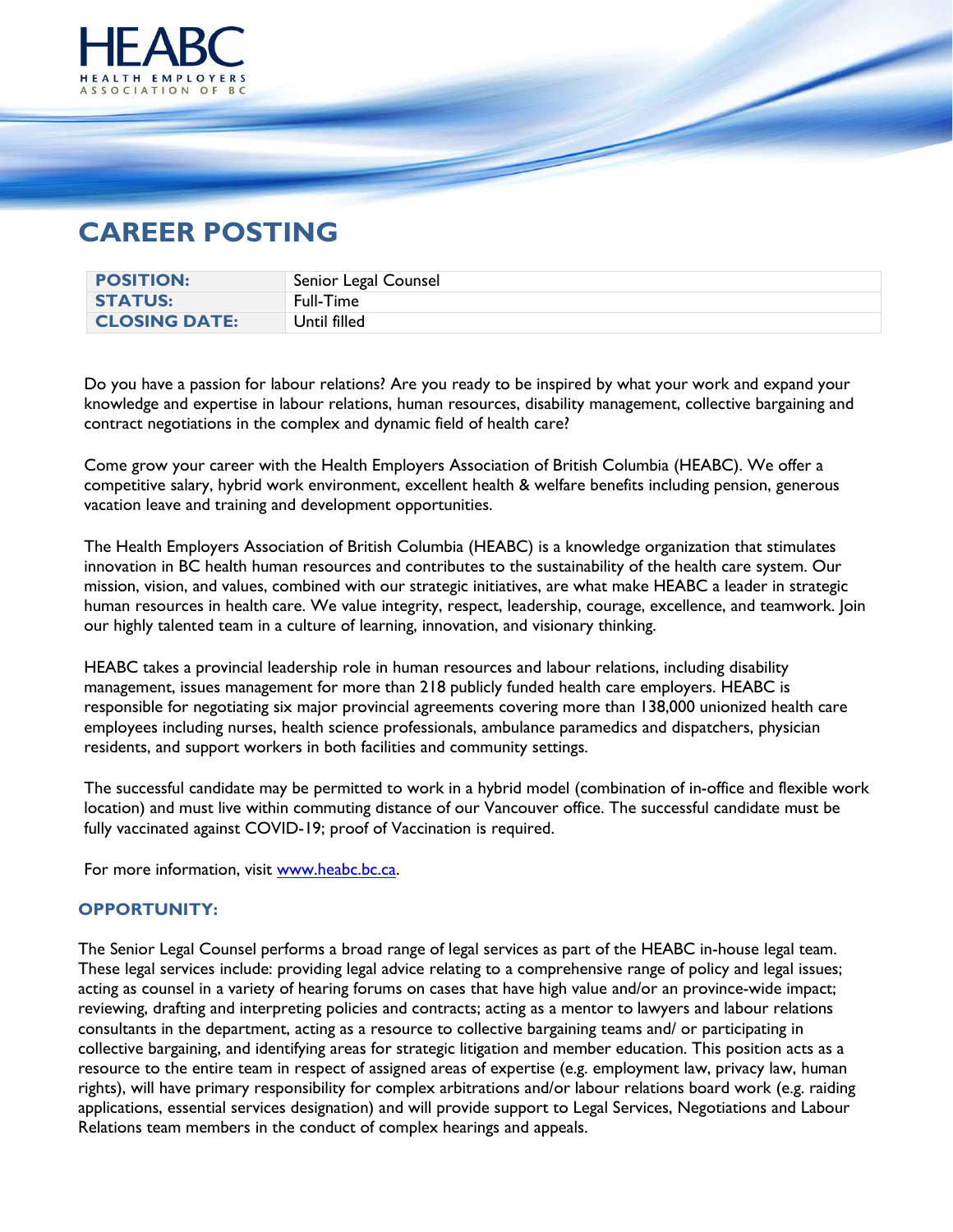# **Key Responsibilities:**

- 1. Conduct research, interpret or draft employment contracts and policies, and provide legal advice and opinions (verbal and written) to HEABC members on a variety of issues relating to employment, privacy, human rights and labour relations.
- 2. Communicate on behalf of HEABC with HEABC members, Government, committees, and/or other external groups on a variety issues relating to health care labour relations;
- 3. Conduct research and provide legal advice and opinions (verbal and written) to HEABC on legal issues related to corporate functions.
- 4. Act as counsel in informal and formal grievance arbitration hearings, Labour Relations Board matters and before the court.
- 5. Participates in or assists with health sector collective bargaining, as required including drafting support and advice.
- 6. Leads, or participates in, team projects, as required, including project teams for complex legal cases.
- 7. Manages assigned files referred to external counsel and legal consultants retained from time to time to provide legal services.
- 8. Acts as a resource and mentor to other members of the Legal Services & Strategic Labour Relations Department and identifies areas for strategic litigation and member education.
- 9. Represents HEABC in public relations activities as appropriate at local, provincial and national levels.
- 10. Performs other related duties as assigned.

## **Education and Experience:**

- A degree in law.
- A current member in good standing with the Law Society of British Columbia and a minimum of five (5) years' recent, related labour and/or employment law experience.
- Demonstrated ability to lead, plan, direct, manage and implement.
- Excellent team and group management skills.
- Demonstrated ability to communicate effectively both orally and in writing.
- Strong interpersonal skills.
- Excellent strategic, analytical and problem solving skills.
- Comprehensive knowledge and demonstrated familiarity with labour relations dispute resolution, such as labour arbitrations and labour relations board hearings, including related legislation and rules.
- Expertise in research, evaluation and interpretation of legal issues.
- Demonstrated experience and proficiency in drafting legal correspondence, contracts, submissions, summaries, reports and opinions for a variety of groups.
- Proficiency in standard office software (MS Office including Word and Outlook)

This position is well-suited to an individual interested in pursuing a career in an interesting segment of the public sector, and who values the opportunity to make a positive public contribution through their work.